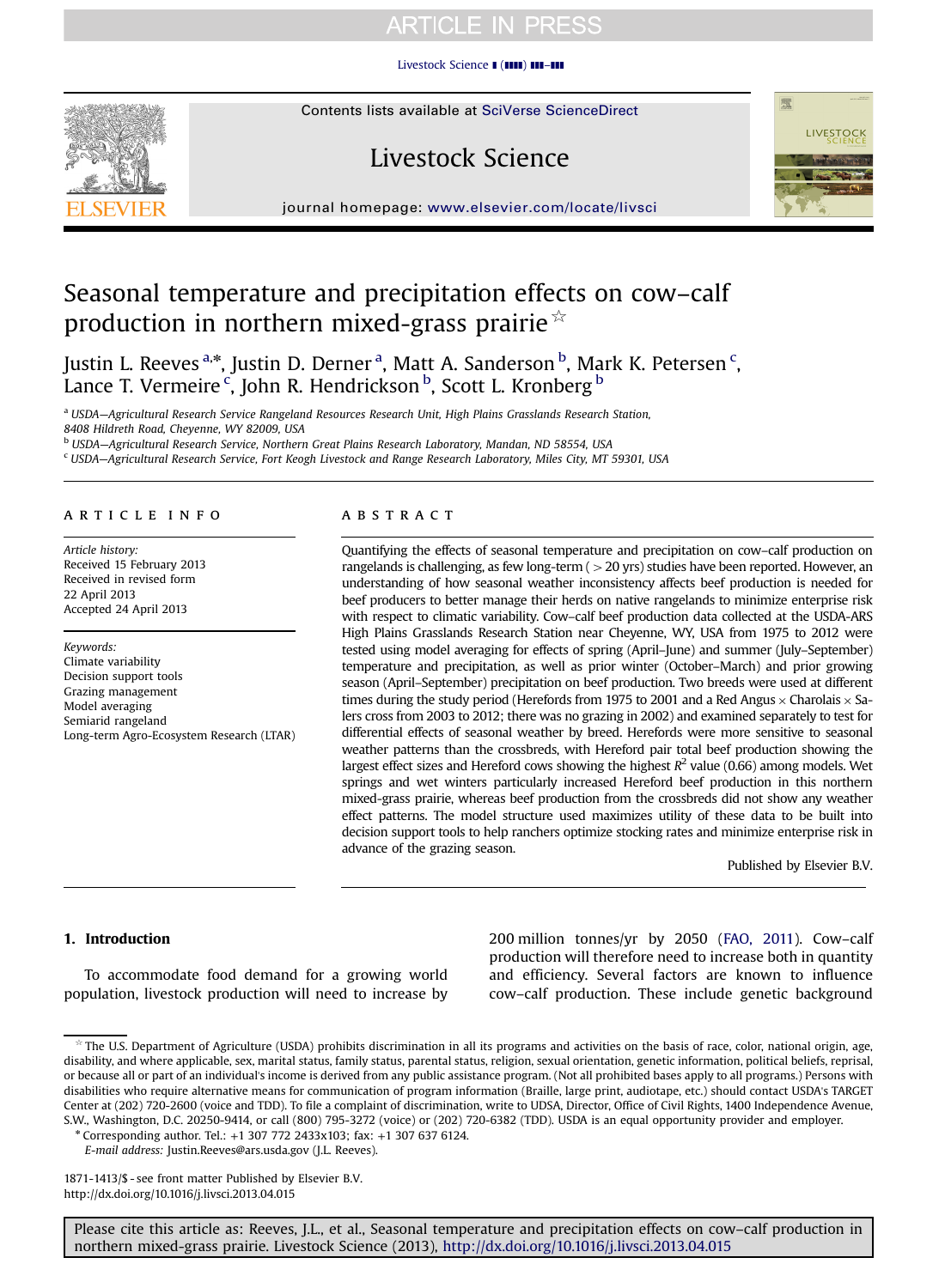of cows and calves [\(Davis et al., 1994;](#page-7-0) [Grings et al., 1996](#page-7-0)), cow body composition ([Houghton et al., 1990\)](#page-7-0), calving season and weaning date [\(Grings et al., 2005\)](#page-7-0), stocking rate ([Gillen and Sims, 2002](#page-7-0); [Kothmann et al., 1971\)](#page-7-0), winter diet supplementation [\(Patterson et al., 1999\)](#page-8-0), and parasite control [\(Stromberg et al., 1997](#page-8-0)). Other aspects such as pasture plant composition have also been used to examine cow–calf production and suggest optimal stocking rates ([Hart et al., 1988](#page-7-0)). Though these multiple factors have been documented, other important, but understudied, factors such as seasonal weather variability may also influence cow–calf production on rangelands. A better understanding of seasonal weather effects on beef production from rangelands will ideally translate into reduced enterprise risk and more efficient beef production through increased predictive capacity to match management decisions with expected seasonal weather.

The 30 million ha of northern mixed-grass prairie represents the largest area of rangeland in the United States ([Holechek et al., 1998](#page-7-0)). Within the northern mixedgrass prairie of Wyoming, USA, 91% of ranching operations (the primary land use in this ecosystem) are cow–calf producers [\(Kachergis et al., 2013](#page-7-0)). As such, elucidating the effects of seasonal temperature and precipitation on cow–calf production would enhance management of these operations. Though prior work has shown that spring (April+May+June) precipitation increases forage production in northern mixed-grass prairie [\(Derner and Hart,](#page-7-0) [2007\)](#page-7-0), and that forage production positively influences cow–calf production [\(Andales et al., 2005](#page-7-0)), more work is needed to better understand the direct effects of seasonal weather conditions on cow–calf performance.

There are few published, long-term datasets that would make it possible to elucidate seasonal weather effects on cattle [\(Briske et al., 2011](#page-7-0)). Of the few long-term cattle production studies that have been reported, only [Derner](#page-7-0) [et al. \(2008\),](#page-7-0) [MacNeil and Vermeire \(2012\)](#page-7-0), and [Reeves](#page-8-0) [et al. \(in press\)](#page-8-0) directly examined effects of seasonal weather patterns on cattle weight gains. [Reeves et al.](#page-8-0) [\(in press\)](#page-8-0) showed that yearling steers were differentially impacted by seasonal weather patterns at different stocking rates, with steer production at heavy stocking rates being more sensitive to seasonal weather. At heavier stocking rates, cool, wet springs and warm, wet summers were optimal for yearling steer production in a  $C_3 - C_4$ northern mixed-grass prairie. Similarly, [Derner et al.](#page-7-0) [\(2008\)](#page-7-0) reported that spring (April+May+June) precipitation increased yearling steer weight gains in a  $C_3 - C_4$ northern mixed-grass prairie. Further, [MacNeil and](#page-7-0) [Vermeire \(2012\)](#page-7-0) found that longer, cooler growing seasons were beneficial for Hereford calf weight gains in a  $C_3$ -dominated northern mixed-grass prairie. Extending our understanding of seasonal weather effects of cow–calf body weight gains will help develop decision support tools that will allow ranchers to become better managers of their rangeland resources in the face of an increasingly variable climate.

Previous modeling efforts have shown both direct and indirect effects of climate change and variability on cattle production (e.g., [Andales et al., 2005;](#page-7-0) [Hanson et al., 1993](#page-7-0); [Mader et al., 2009](#page-7-0); [Ritten et al., 2010;](#page-8-0) [Torell et al., 2010](#page-8-0)).

None of these models, however, were built using data that directly linked cattle weight gain responses to temperature and precipitation. For instance, [Andales et al. \(2005\),](#page-7-0) using the Great Plains Framework for Agricultural Resource Management (GPFARM; [Shaffer et al., 2000\)](#page-8-0) decision support system, determined that forage production was a good predictor of cow–calf production. However, including direct effects of environmental conditions such as seasonal temperature and precipitation on beef production may increase prediction accuracy of GPFARM (and other models), especially since environmental conditions can directly impact livestock production ([Ames, 1980\)](#page-7-0).

Cow–calf production data from 1975 to 2012 collected at the USDA—Agricultural Research Service (ARS) High Plains Grasslands Research Station (HPGRS) near Cheyenne, WY (see site description below) were used here to test three hypotheses. First, as a result of our similar yearling steer study ([Reeves et al., in press](#page-8-0)), we hypothesized that cool, wet springs and warm, wet summers would increase cow–calf production (kg beef produced/ ha) through seasonally optimal conditions for increased forage production in this mixed  $C_3 - C_4$  grass system ([Derner and Hart, 2007;](#page-7-0) [Williams III, 1974\)](#page-8-0). Second, we hypothesized that cow production would be more sensitive than calf production to seasonal temperature and precipitation variation because cows could withstand body weight loss in support of maintaining milk production for calf production in times of poor seasonal weather conditions that limit forage quality and quantity [\(Chigaru and](#page-7-0) [Topps, 1981](#page-7-0)). Finally, we hypothesized that breeds would respond differently to seasonal weather variability (both Herefords and crossbred Red Angus  $\times$  Charolais  $\times$  Salers were used at different times during study period; see below). We expected that the larger crossbred cows would produce more milk than smaller Herefords [\(Cartwright,](#page-7-0) [1979](#page-7-0); [Melton et al., 1967](#page-7-0)), which would translate into enhanced moderation of effects attributed to seasonal weather conditions.

### 2. Materials and methods

#### 2.1. Site description

This experiment was performed on northern mixedgrass prairie at HPGRS, approximately 7 km northwest of Cheyenne, Wyoming  $(41^{\circ}11^{\prime}N, 104^{\circ}53^{\prime}W)$ . Mean annual precipitation (132 yr) is 381 mm, peaking in May (mean annual precipitation was 408 mm during study years). Soils are well-drained, coarse, and largely comprised of Albinas, Ascalon and Altvan loams (mixed mesic Aridic Argiustolls), and Cascajo gravelly loam (mixed mesic Aridic Calciorthid; [Stevenson et al., 1984\)](#page-8-0). The primary ecological site is Loamy (Site ID is R067AY122WY). Grasses are the primary vegetation at HPGRS. Perennial cool-season  $(C_3)$ graminoids include western wheatgrass (Pascopyrum smithii [Rydb.] Á. Löve), needle-and-thread (Hesperostipa comata [Trin. & Rupr.] Barkworth), prairie junegrass (Koeleria macrantha [Ledeb.] J.A. Schultes), and needleleaf sedge (Carex duriuscula C.A. Mey). Blue grama (Bouteloua gracilis [H.B.K.] Lag. ex Griffiths) is the primary perennial warm-season  $(C_4)$  grass. Scarlet globemallow (Sphaeralcea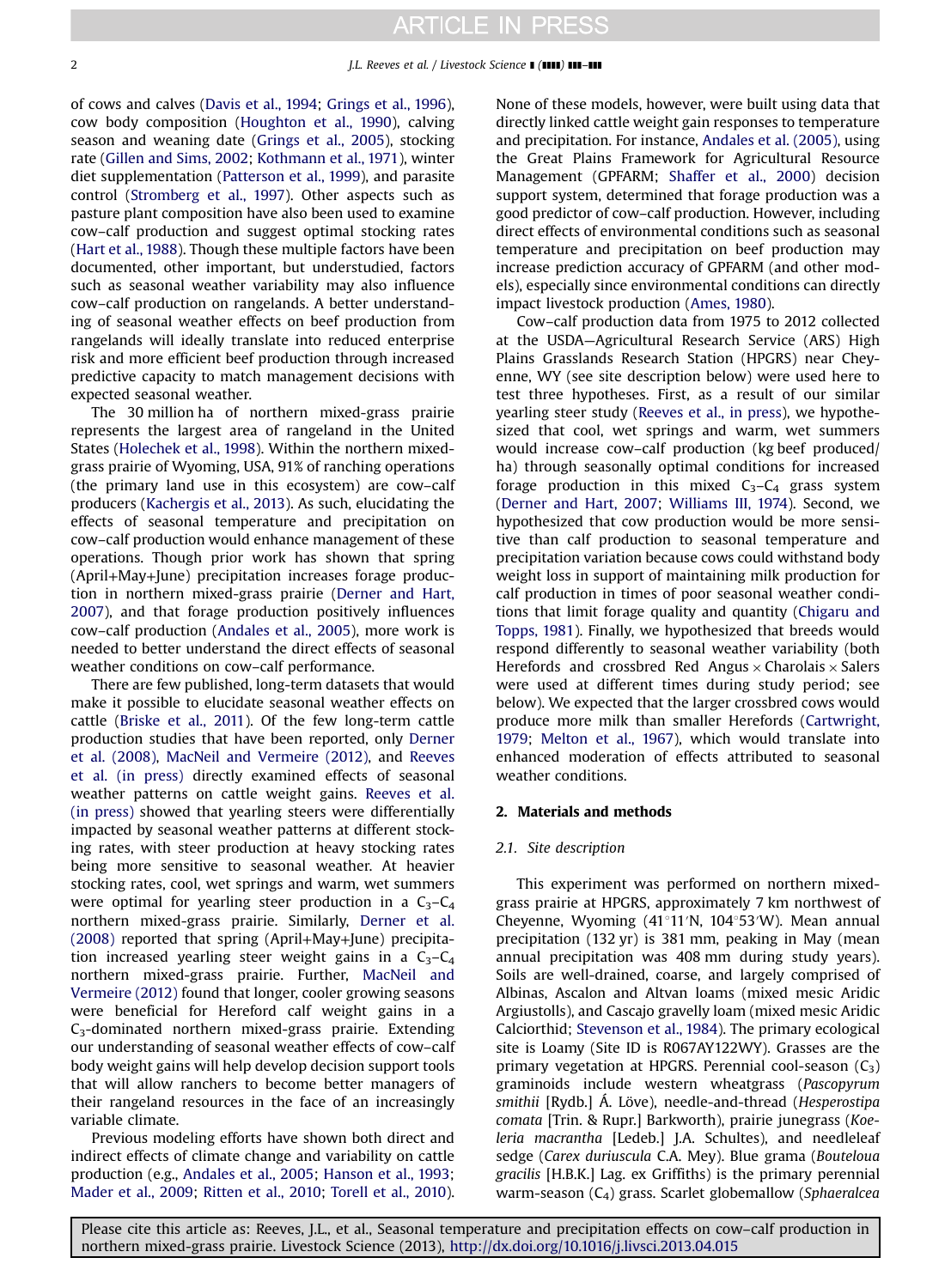<span id="page-2-0"></span>coccinea [Nutt.] Rydb.) is the primary forb, and fringed sage (Artemisia frigida Willd.) is the primary sub-shrub. Cool-season grasses decrease, whereas forbs and the warm-season grass blue grama increase over time under heavy stocking rates in this northern mixed-grass prairie ([Manley et al., 1997\)](#page-7-0).

## 2.2. Grazing experiment

The grazing experiment was initiated in 1975 and data have been collected each year to present (except 2002; see below). One primary goal of this grazing experiment was to maintain a season-long (early June–early October),

continuous, moderate (∼20–30 Animal Unit Days/ha [AUD]), stocking rate each year. Throughout the study, however, stocking rates were adjusted to match forage availability in an effort to ensure animal welfare. Specific experimental pastures varied over the years due to pasture configurations and various concurrent experiments. For the below models, we selected only one pasture per year to include in the analyses when data were collected from multiple pastures in the same year. The selected pasture most closely represented a moderate stocking rate and the same pasture was selected from year-to-year when possible (groups of pastures of the same size [ha] in Table 1 indicate data taken from same pastures across years). Cow–-calf pairs did not graze

### Table 1

Grazing dates and stocking rates by breed (H=Hereford; C=Red Angus  $\times$  Charolais  $\times$  Salers crossbred) for cow-calf data included in seasonal weather models. All animals in pasture were used in calculating stocking rates. Animal unit equivalents were calculated by dividing mid-season combined weights of cow–calf pairs by 1000 kg. Cattle were not grazed in 2002 because of drought. Data were excluded for 1985, 1991, and 1994 due to substantial experimental differences in these years (see Grazing experiment Section 2.2 above).

| Year | <b>Breed</b>             | <b>Date</b><br>on        | Date<br>off              | <b>Days</b> | Pasture size<br>(ha)     | No. pairs; no. dry cows<br>or heifers | Animal unit<br>equivalent | Animal<br>units          | <b>Stocking rate</b><br>(AUD/ha) |
|------|--------------------------|--------------------------|--------------------------|-------------|--------------------------|---------------------------------------|---------------------------|--------------------------|----------------------------------|
| 1975 | H                        | $18$ -Jun                | $11-Sep$                 | 85          | 192.0                    | 21:4                                  | 1.33                      | 31.9                     | 14.1                             |
| 1976 | H                        | $15$ -Jun                | 21-Sep                   | 98          | 192.0                    | 26; 1                                 | 1.41                      | 37.7                     | 19.2                             |
| 1977 | H                        | $24-$                    | 20-Sep                   | 88          | 192.0                    | 32; 1                                 | 1.38                      | 45.1                     | 20.7                             |
|      |                          | Jun                      |                          |             |                          |                                       |                           |                          |                                  |
| 1978 | H                        | $13$ -Jun                | 27-Sep                   | 106         | 191.4                    | 29:5                                  | 1.34                      | 43.8                     | 24.3                             |
| 1979 | H                        | $20 -$                   | 25-Sep                   | 97          | 183.3                    | 27                                    | 1.39                      | 37.6                     | 19.9                             |
|      |                          | Jun                      |                          |             |                          |                                       |                           |                          |                                  |
| 1980 | H                        | $13$ -Jun                | 17-Sep                   | 96          | 191.4                    | 28; 2                                 | 1.33                      | 39.2                     | 19.7                             |
| 1981 | H                        | $26-$                    | 22-Sep                   | 88          | 191.4                    | 25                                    | 1.49                      | 37.4                     | 17.2                             |
|      |                          | Jun                      |                          |             |                          |                                       |                           |                          |                                  |
| 1982 | Η                        | $8$ -Jul                 | 28-Sep                   | 82          | 191.4                    | 33                                    | 1.47                      | 48.4                     | 20.8                             |
| 1983 | H                        | $9$ -Jun                 | 28-Sep                   | 111         | 191.4                    | 31; 1                                 | 1.30                      | 41.3                     | 24.0                             |
| 1984 | H                        | $6$ -Jul                 | 26-Sep                   | 82          | 191.4                    | 40                                    | 1.49                      | 59.6                     | 25.5                             |
| 1986 | H                        | $27 -$                   | 3-Sep                    | 68          | 56.1                     | 13                                    | 1.30                      | 17.0                     | 20.6                             |
|      |                          | Jun                      |                          |             |                          |                                       |                           |                          |                                  |
| 1987 | H                        | $10$ -Jun                | 14-Oct                   | 126         | 56.1                     | 11; 2                                 | 1.35                      | 16.8                     | 37.8                             |
| 1988 | H                        | $10$ -Jun                | 28-Sep                   | 110         | 48.6                     | 6;6                                   | 1.46                      | 14.8                     | 33.4                             |
| 1989 | H                        | $26 -$                   | $31 -$                   | 66          | 48.6                     | 6; 2                                  | 1.46                      | 10.8                     | 14.6                             |
|      |                          | Jun                      | Aug                      |             |                          |                                       |                           |                          |                                  |
| 1990 | H                        | $13$ -Jun                | 4-Oct                    | 113         | 48.6                     | 7;3                                   | 1.50                      | 13.5                     | 31.5                             |
| 1992 | H                        | $17$ -Jun                | 6-Oct                    | 111         | 78.3                     | 17                                    | 1.48                      | 25.2                     | 35.7                             |
| 1993 | H                        | $29 -$                   | $21-Oct$                 | 114         | 78.3                     | 17                                    | 1.44                      | 24.5                     | 35.7                             |
|      |                          | Jun                      |                          |             |                          |                                       |                           |                          |                                  |
| 1995 | H                        | $27 -$                   | $25-Oct$                 | 120         | 78.3                     | 21; 1                                 | 1.38                      | 30.0                     | 45.9                             |
|      |                          | Jun                      |                          |             |                          |                                       |                           |                          |                                  |
| 1996 | H                        | $4$ -Jun                 | 24-Sep                   | 112         | 78.3                     | 8                                     | 1.47                      | 11.8                     | 16.9                             |
| 1997 | H                        | $2$ -Jun                 | $11-Sep$                 | 101         | 78.3                     | $\sqrt{ }$                            | 1.54                      | 10.8                     | 13.9                             |
| 1998 | H                        | $22 -$                   | 17-Sep                   | 87          | 78.3                     | $\overline{7}$                        | 1.75                      | 12.3                     | 13.6                             |
|      |                          | Jun                      |                          |             |                          |                                       |                           |                          |                                  |
| 1999 | H                        | $17$ -Jun                | 16-Sep                   | 91          | 78.3                     | 8                                     | 1.58                      | 12.7                     | 14.7                             |
| 2000 | H                        | $13$ -Jun                | 15-Sep                   | 94          | 78.3                     | 5                                     | 1.62                      | 8.1                      | 9.7                              |
| 2001 | H                        | $12$ -Jun                | 7-Sep                    | 87          | 78.3                     | $\overline{7}$                        | 1.47                      | 10.3                     | 11.4                             |
| Mean | $\overline{\phantom{a}}$ | $\overline{\phantom{a}}$ | $\overline{\phantom{0}}$ | 97.2        | $\qquad \qquad -$        | $\overline{\phantom{0}}$              | $\overline{\phantom{0}}$  | $\overline{\phantom{a}}$ | 22.5                             |
| SD   | $\overline{\phantom{0}}$ | $\equiv$                 | $\equiv$                 | 15.6        | $\equiv$                 | $\equiv$                              | $\equiv$                  | $\equiv$                 | 9.5                              |
|      |                          |                          |                          |             |                          |                                       |                           |                          |                                  |
| 2003 | M                        | $10$ -Jun                | 14-Oct                   | 126         | 75.0                     | 9                                     | 1.84                      | 16.6                     | 27.8                             |
| 2004 | M                        | $8$ -Jun                 | 14-Oct                   | 128         | 75.0                     | 9                                     | 1.90                      | 17.1                     | 29.1                             |
| 2005 | M                        | $6$ -Jun                 | $13-Oct$                 | 129         | 75.0                     | 8                                     | 1.94                      | 15.5                     | 26.7                             |
| 2006 | M                        | $6$ -Jun                 | $12-Oct$                 | 128         | 75.0                     | 9                                     | 1.93                      | 17.3                     | 29.6                             |
| 2007 | M                        | $5$ -Jun                 | $11-Oct$                 | 128         | 75.0                     | 9                                     | 1.81                      | 16.3                     | 27.9                             |
| 2008 | M                        | $3$ -Jun                 | 9-Oct                    | 128         | 75.0                     | 9                                     | 1.71                      | 15.4                     | 26.3                             |
| 2009 | M                        | $4$ -Jun                 | $19-Oct$                 | 137         | 75.0                     | 9                                     | 1.76                      | 15.8                     | 28.9                             |
| 2010 | M                        | $2$ -Jun                 | 7-Oct                    | 127         | 75.0                     | 9                                     | 1.81                      | 16.3                     | 27.6                             |
| 2011 | M                        | $1$ -Jun                 | 7-Oct                    | 128         | 75.0                     | $\boldsymbol{9}$                      | 1.91                      | 17.2                     | 29.3                             |
| 2012 | M                        | 5-Jun                    | 10-Oct                   | 127         | 75.0                     | 9                                     | 1.83                      | 16.5                     | 28.0                             |
| Mean | $\overline{\phantom{0}}$ | -                        | $\qquad \qquad -$        | 128.6       | $\overline{\phantom{0}}$ | $\overline{a}$                        | $\overline{\phantom{0}}$  | $\equiv$                 | 28.1                             |
| SD   | $\qquad \qquad -$        | $\overline{\phantom{m}}$ | $\overline{\phantom{a}}$ | 3.1         | $\overline{\phantom{0}}$ | $\qquad \qquad -$                     | $\qquad \qquad -$         | $\overline{\phantom{0}}$ | 1.1                              |
|      |                          |                          |                          |             |                          |                                       |                           |                          |                                  |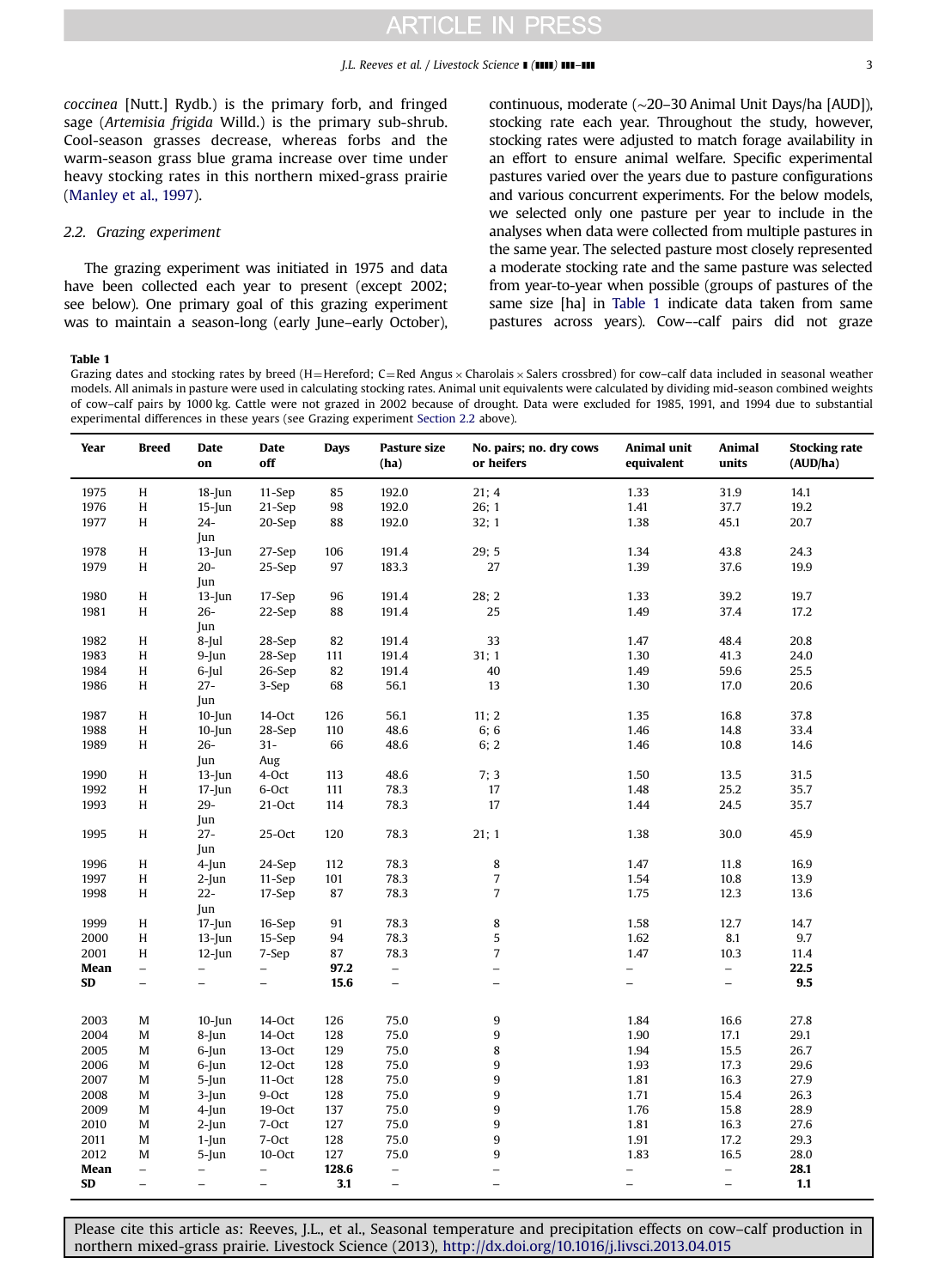experimental pastures in 2002 due to drought. Data for 1985 were removed because of poor spring weather conditions and a corresponding abnormally late end of the grazing season. Data from 1991 were removed because pasture configurations changed and pairs had grazing access to previously ungrazed areas, thereby violating our assumptions and inclusion criteria. Finally, data from 1994 were removed due to poor wintering of animals and winter weight loss, which allowed for compensatory weight gains and therefore abnormally high beef production. See [Table 1](#page-2-0) for grazing dates and stocking rates for each year. When calculating stocking rates, animal unit equivalents were calculated by dividing the mid-season cow–calf combined weights by 1000 kg. All animals in the pasture (whether study animals or not) were used in calculating stocking rates.

The cow-calf pairs used in this experiment from 1975 to 2001 were Herefords provided by the University of Wyoming, Laramie, WY, USA. From 2003 to present, Red Angus  $\times$  Charolais  $\times$  Salers crossbreed cows (bred from Red Angus sire and Charolais  $\times$  Salers dams) were used and provided by a private rancher. Each cow and calf was weighed before and after each grazing season. Prior to each body weight measurement, cattle were held overnight without food or water. All experimental procedures were undertaken with the approval and oversight of the HPGRS Animal Care and Use Committee. Total beef production (kg/ha) was calculated by dividing the sum of seasonal weight gains for cows, calves, and pairs by the number of total hectares.

## 2.3. Statistical analyses and model fitting

Wilcoxon tests were used to test for differences between breeds for entry weights and beef production (kg/ha) for cows, calves, and pairs. This non-parametric method was selected because of the differences in sample size of years between breeds.

For our livestock-weather models, we used model averaging methodology in JMP 10.0.0 ([SAS Institute Inc.,](#page-8-0) [2012](#page-8-0); as in [Reeves et al. \(in press\)](#page-8-0)) to test for effects of within-season and seasonal lag of temperature and precipitation on cow–calf weight gains. This method averages model coefficients with respect to sample size corrected Akaike Information Criterion (AICc) weights ([SAS Institute](#page-8-0) [Inc., 2012;](#page-8-0) [http://www.jmp.com/support/help/The\\_Mode](http://www.jmp.com/support/help/The_Model_Averaging_Option.shtml) [l\\_Averaging\\_Option.shtml\)](http://www.jmp.com/support/help/The_Model_Averaging_Option.shtml). Model averaging allows for fitting and averaging multiple competing models, thereby accounting for model uncertainty and selection procedure bias. This prevents selection of a poor model [\(Wang et al.,](#page-8-0) [2009](#page-8-0)). Model averaging produces models with excellent predictive abilities ([SAS Institute Inc., 2012](#page-8-0)) that often are more accurate than "best-model" strategies ([Burnham and](#page-7-0) [Anderson 2004\)](#page-7-0). See [Burnham and Anderson \(2004\)](#page-7-0) and [Wang et al. \(2009\)](#page-8-0) for model averaging reviews.

In our model averaging structure, we used a maximum of nine terms (our models had nine total variables; see below) for individual models and an AICc cutoff weight of 0.95 for selection of models to be averaged (see [SAS](#page-8-0) [Institute Inc., 2012\)](#page-8-0). Model averaging is an informationtheoretic approach, and as such, trends must be interpreted and inferred from results tables. Informationtheoretic approaches such as this can provide many benefits over traditional null hypothesis testing and interpretation of P-values [\(Anderson et al., 2000\)](#page-7-0).

We selected our model structure based on parsimony and a priori hypotheses (rather than "data dredging") to avoid spurious effects and overfitting of the data [\(Anderson](#page-7-0) [et al., 2001\)](#page-7-0). Our model structure was also selected to be consistent with climatic data and forecasts available to ranchers to maximize utility for decision support tools ([Derner et al., 2012](#page-7-0)). For example, the National Atmospheric and Oceanic Administration (NOAA) provides free, webbased, seasonal, three-month weather forecasts for any three month period up to a year in advance (see [http://](http://www.nws.noaa.gov/predictions.php) [www.nws.noaa.gov/predictions.php\)](http://www.nws.noaa.gov/predictions.php). As such, our modeled current season weather variables included three-month clusters.

Cow–calf production models had nine parameters. First, to account for likely genetic differences in animal size and production across study years, animal (or pair total) entry weights were used in the models. Entry weights were selected to be used here, for example, because although Hereford cow entry weights and exit weights were closely related to each other (exit weight =  $149.99+0.78 \times$  entry weight;  $R^2$ =0.84; P < 0.0001; data not shown), the entry weights were more closely related to beef production than were the exit weights ( $R^2$ =0.47 vs. 0.24 respectively; data not shown). Hereford cow entry weights increased linearly over the course of the study (entry weight = −5714.62 +3.11  $\times$  yr;  $R^2$  = 0.37; P = 0.0016; data not shown), and because they had a linear relationship to beef production (Hereford beef production =  $34.37-0.06 \times$  entry weight;  $R^2$  = 0.47; P = 0.0002; data not shown), entry weights were appropriate to include as a liner predictor in the multiple linear regression models performed here. Further, given that entry weights could not have been confounded by seasonal length or weather patterns as exit weights would have been, entry weights were the best available option to account for genetic differences across study years given the available data.

Beyond entry weights, and following [Reeves et al.](#page-8-0) [\(in press\),](#page-8-0) we included total precipitation (mm) and average (of average) temperature values ( $°C$ ; mid-point between maximum and minimum temperatures at HPGRS weather stations or archived NOAA weather data when HPGRS weather station data were unavailable). Total precipitation and average temperature data were calculated for both spring (April–June) and summer (July–September) of the current grazing season. An interaction term of precipitation  $\times$  temperature was also included for these spring and summer clusters in case the effects of temperature and precipitation were not additive. Because previous precipitation and forage production can affect current year forage production [\(Oesterheld et al., 2001](#page-8-0)), we also included prior growing season (April–September) and prior fall/winter (October–March) precipitation, but not temperature.

We modeled total beef production (kg/ha) separately for cows, calves, and cow–calf pairs to allow for comparison of seasonal weather effects on each animal classification. We modeled cows and calves separately to test our hypothesis that cows would be more sensitive to weather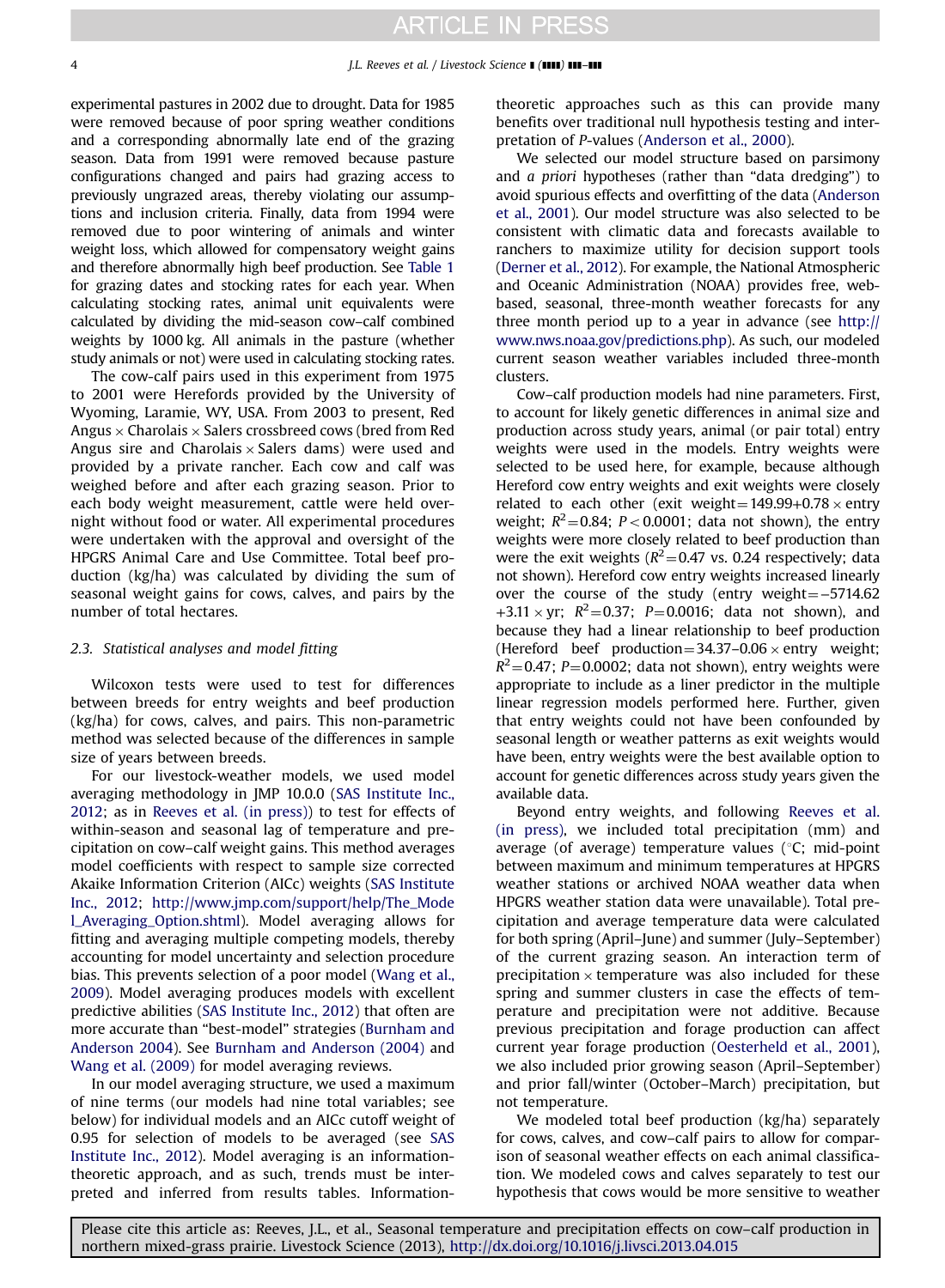variability, and also the combined pair since beef producers often consider pairs as a single unit. Because initial models and analyses showed differences in production between breeds, we also modeled each breed separately for comparison purposes and to account for difference between breeds. Models were constructed under a hypothesis testing framework [\(Anderson et al., 2001\)](#page-7-0) to maximize both biological meaning and management tool utility [\(Derner et al., 2012\)](#page-7-0) rather than to provide the highest fit, most complicated and intricate ecological model possible.

The presented model coefficients were not standardized, as the aim of this study was use these models for predictive purposes (i.e., inclusion in decision support tools), as well as to compare results to other similar long-term datasets. Thus, because temperature  $(°C)$  and precipitation (mm) values are on different scales, the resulting model averaged values coefficients for these two types of variables are not directly comparable to each other. Within temperatures and precipitation values, however, larger coefficient estimates more reasonably indicate a larger effect on cow, calf, or pair production. Parameter estimates which were larger than their respective standard errors were considered to be robust (important) predictors



Fig. 1. Comparisons between breeds for cow, calf, and pair entry weights (kg; panel [A]), along with total beef production (kg/ha; panel [B]). Bars represent mean  $+1$  SE. P-values and Z values are results from Wilcoxon tests. Herefords were used from 1975 to 2001 and the Red Angus  $\times$  Charloais  $\times$  Salers crossbreds were used from 2003 to 2012. Herefords had a lower mean stocking than crossbreds [\(Table 1](#page-2-0)), which likely contributed to differences in beef production.

of cattle production, as standard errors indicate tendency of the averaged regression coefficients toward zero [\(SAS](#page-8-0) [Institute Inc., 2012](#page-8-0)).

## 3. Results

Wilcoxon tests indicated differences between breeds for initial cow and calf body weights, with the crossbreds being larger than the Herefords (Fig. 1A). Calf and pair average yearly total beef production were likewise greater for the crossbreds, with similar average cow yearly total beef production between breeds (Fig. 1B). These breed differences justified modeling seasonal weather effects on breeds separately for comparison purposes.

For both the Hereford (1975–2001) and Red Angu $s \times$  Charolais  $\times$  Salers (2003–2012) datasets, though a potential confound existed because of the different sets of years and therefore different weather values, similar variability existed in the weather parameters examined [\(Table 2](#page-5-0)). Though the crossbred dataset spanned fewer years than the Hereford dataset, at least a three-fold spread existed between extreme years for all of the seasonal precipitation variables ([Table 2\)](#page-5-0). There also existed a 5.6  $\degree$ C range in an average spring temperature, with a  $6.7 \degree C$  range in summer average temperature [\(Table 2](#page-5-0)). Similarly, in the longer Hereford dataset, at least a three-fold spread existed for all of the precipitation variables. A 5.3  $\degree$ C and 4.6  $\degree$ C range existed for spring and summer average temperatures, respectively ([Table 2](#page-5-0)).

Hereford calves had larger parameter estimates than cows in many instances [\(Table 3\)](#page-5-0). Overall, however, Hereford pair total production showed the largest parameter estimates, with Hereford cows showing the highest  $R^2$ value ([Table 3](#page-5-0)). The unstandardized coefficients make it somewhat difficult to directly compare coefficient sizes across animal types, however. Across Hereford cow, calf, and pair totals, spring (April–June) precipitation was an important determinant of beef production, having relatively large parameter estimates that were robust to respective standard errors. For Hereford calves and pairs, prior winter (October–March) precipitation also showed large parameter estimates that were robust to standard errors. Also for Hereford calves and pairs, the robust summer (July–September) precipitation  $\times$  temperature interaction terms may indicate that the importance of summer precipitation increases as summer temperatures are higher. It should be noted that interaction terms in the context of model averaging can be difficult to interpret, however, and need more research ([Dochtermann and](#page-7-0) [Jenkins, 2011](#page-7-0)). All remaining weather parameter estimates for Hereford cows, calves, and pairs were small and/or not robust to standard errors. Entry weight had a robust, negative effect on Hereford cow and pair production, indicating that initially larger cows (and pairs) tended to gain less throughout the grazing season. Compared to the Herefords, the crossbreds had much smaller parameter estimates, none of which were robust to standard errors ([Table 4\)](#page-6-0), indicating that this mixed breed may be less sensitive to seasonal temperature and precipitation variation than Herefords.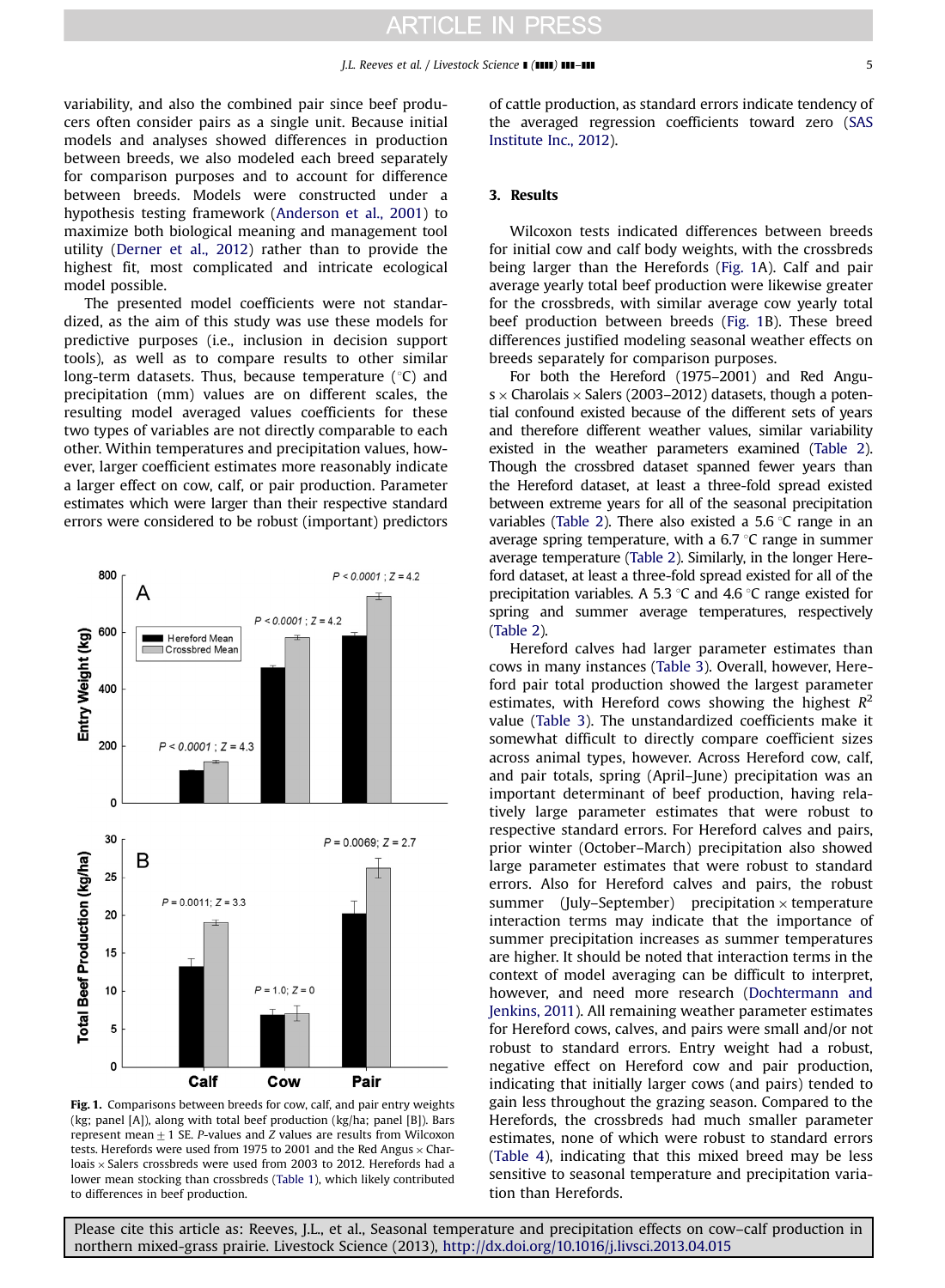#### <span id="page-5-0"></span>6 **6** *J.L. Reeves et al. / Livestock Science* **1 (1111) 111-111**

#### Table 2

Summary of seasonal weather variables with year of extreme values across study years for Hereford (1975–2001) and crossbred Red Angus  $\times$ Charolais  $\times$  Salers (2003–2012) cattle.

|                  | Precipitation (mm)   | Avg. temperature $(°C)$ |              |              |             |             |
|------------------|----------------------|-------------------------|--------------|--------------|-------------|-------------|
|                  | <b>Prior Apr-Sep</b> | <b>Prior Oct-Mar</b>    | Apr-Jun      | Jul-Sep      | Apr-Jun     | Jul-Sep     |
| <b>Hereford</b>  |                      |                         |              |              |             |             |
| Mean             | 301.6                | 111.2                   | 185.6        | 129.7        | 9.9         | 17.2        |
| <b>SD</b>        | 98.5                 | 43.6                    | 66.6         | 49.7         | 1.2         | 1.1         |
| Low              | 168.7 (1975)         | 50.1 (1977)             | 64.2 (2000)  | 53.6 (1998)  | 7.2 (1983)  | 15.2 (1987) |
| High             | 506.8 (1996)         | 197.6 (1980)            | 342.0 (1983) | 263.7 (1997) | 12.5 (1977) | 19.8 (1995) |
| <b>Crossbred</b> |                      |                         |              |              |             |             |
| Mean             | 278.8                | 83.0                    | 171.7        | 118.3        | 10.3        | 17.2        |
| <b>SD</b>        | 92.1                 | 43.4                    | 73.1         | 57.1         | 1.7         | 1.9         |
| Low              | 120 (2003)           | 29.2 (2007)             | 71.4 (2006)  | 55.1 (2010)  | 7.7 (2003)  | 12.6 (2003) |
| High             | 396.5 (2012)         | 159.5 (2010)            | 263.2 (2005) | 214.9 (2008) | 13.3 (2012) | 19.3 (2010) |

#### Table 3

Model averaged estimates of seasonal weather variable and entry weight effects on Hereford cow, calf, and pair beef production (kg/ha). Sample sizes (n) in column headers indicate the number of models that were averaged (weighted) for each analysis. Bolded values show coefficients for which the modelaveraged estimates were greater than standard error, indicating importance of that variable. Note that reported coefficients are unstandardized, as results are to be used for predictive purposes and comparison to other datasets.

| <b>Variable</b>                                             | Cow $(n=81)$    |            | Calf $(n=158)$  |            | Pair $(n=157)$  |            |
|-------------------------------------------------------------|-----------------|------------|-----------------|------------|-----------------|------------|
|                                                             | <b>Estimate</b> | Std. error | <b>Estimate</b> | Std. error | <b>Estimate</b> | Std. error |
| Intercept                                                   | 25.030          |            | 0.421           | -          | 19.733          | -          |
| Animal (or pair) entry weight                               | $-0.048$        | 0.012      | 0.011           | 0.032      | $-0.028$        | 0.019      |
| Apr-Jun precipitation                                       | 0.019           | 0.007      | 0.033           | 0.013      | 0.053           | 0.019      |
| Apr-Jun avg. temperature                                    | 0.107           | 0.212      | 0.265           | 0.407      | 0.456           | 0.620      |
| (Apr-Jun precipitation) $\times$ (Apr-Jun avg. temperature) | 0.000           | 0.002      | 0.003           | 0.005      | 0.002           | 0.006      |
| Jul-Sep precipitation                                       | 0.001           | 0.004      | 0.003           | 0.008      | 0.004           | 0.010      |
| Jul-Sep avg. temperature                                    | 0.003           | 0.168      | $-0.015$        | 0.305      | 0.008           | 0.430      |
| (Jul–Sep precipitation) $\times$ (Jul–Sep avg. temp)        | 0.011           | 0.009      | 0.042           | 0.019      | 0.062           | 0.027      |
| Prior Apr-Sep precipitation                                 | 0.000           | 0.002      | 0.000           | 0.003      | 0.000           | 0.005      |
| Prior Oct-Mar precipitation                                 | 0.001           | 0.005      | 0.029           | 0.016      | 0.025           | 0.020      |
| Coefficient of determination $(R^2)$                        | 0.66            |            | 0.56            |            | 0.62            |            |

## 4. Discussion

Our first hypothesis that cool, wet springs and warm, wet summers would positively influence cow–calf production was generally unsupported. Though increased spring precipitation was beneficial for Hereford production, there were no robust spring temperature effects, and the spring temperature coefficients were positive (Table 3). Cool spring temperatures can increase cool-season  $(C_3)$  grass production ([Williams III, 1974\)](#page-8-0), and thus perhaps cow–calf production as hypothesized. However, cool springs were not beneficial here, perhaps because slightly warmer springs approached optimal temperatures for milk production ([Johnson, 1965\)](#page-7-0) and overall animal comfort and growth ([Ames, 1980\)](#page-7-0). These results differed from [Reeves](#page-8-0) [et al. \(in press\)](#page-8-0) who showed increased yearling steer production during cool, wet springs at moderate stocking rates; however, the lack of robust spring temperature effects here (Table 3) was perhaps a result of slightly warmer springs not being warm enough to affect  $C_3$  grass production [\(Sage and Kubien 2007\)](#page-8-0). Because [Reeves et al.](#page-8-0) [\(in press\)](#page-8-0) used yearling steers and different experimental methods in different pastures at HPGRS, it becomes somewhat problematic to directly compare results.

Our second hypothesis that cows would be most sensitive to seasonal weather variability was also unsupported to some extent, as both Hereford calves and pairs showed higher coefficient estimates than cows (Table 3). However, the Hereford cows did show the highest  $R^2$ values (even with the fewest robust coefficients), so it becomes difficult to judge which set of animals was most sensitive to seasonal weather. Poor nutrition can decrease milk (and therefore calf) production [\(Corah et al. 1975](#page-7-0)), which could have resulted here from low forage availability due to reduced spring precipitation ([Derner and Hart,](#page-7-0) [2007](#page-7-0)). Relatively poor nutrition through corresponding reductions in diet selection and quality may have contributed to Hereford cows being unable to moderate weather effects for calves during times of detrimental weather conditions. Since pair totals were most sensitive to weather, we hypothesize that the effects of both individual animals being combined increased detectability of effects by the models.

In contrast to our first two hypotheses, our third hypothesis that Herefords would be more sensitive to seasonal weather variability than the crossbreds was supported. The Red Angus  $\times$  Charolais  $\times$  Salers individual animals and pairs had small, non-robust parameter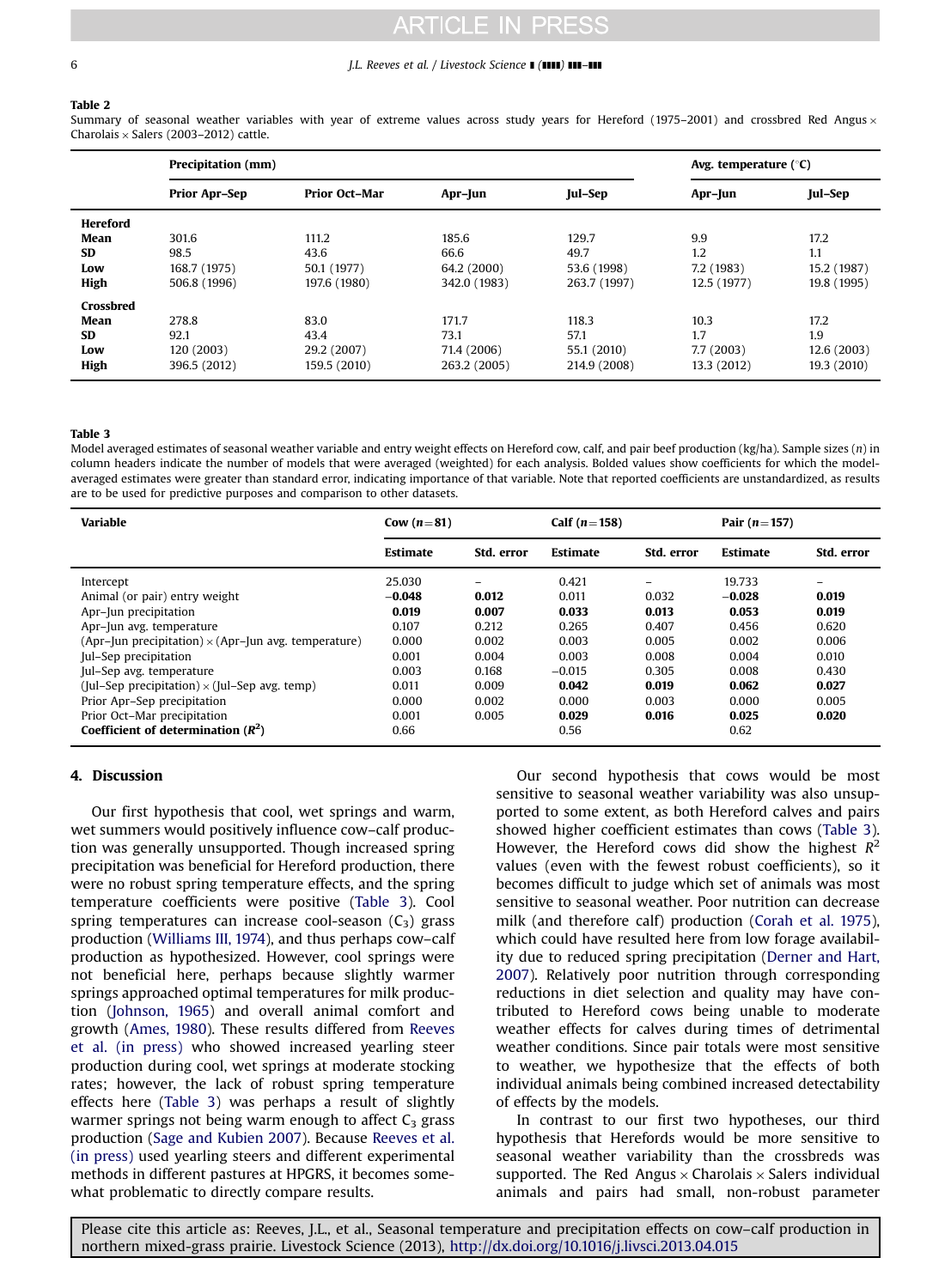#### $J.L.$  Reeves et al. / Livestock Science  $\blacksquare$  ( $\blacksquare$ )  $\blacksquare$ ]  $\blacksquare$

#### <span id="page-6-0"></span>Table 4

Model averaged estimates of seasonal weather variable and entry weight effects on Red Angus  $\times$  Charolais  $\times$  Salers cow, calf, and pair beef production (kg/ha). Sample sizes (n) in column headers indicate the number of models that were averaged (weighted) for each analysis. No variables were robust to standard error. Note that reported coefficients are unstandardized, as results are to be used for predictive purposes and comparison to other datasets.

| <b>Variable</b>                                             | Cow $(n=36)$    |            | Calf $(n=35)$   |            | Pair $(n=35)$   |            |
|-------------------------------------------------------------|-----------------|------------|-----------------|------------|-----------------|------------|
|                                                             | <b>Estimate</b> | Std. error | <b>Estimate</b> | Std. error | <b>Estimate</b> | Std. error |
| Intercept                                                   | 12.622          |            | 19.455          | -          | 37.937          | -          |
| Animal (or pair) entry weight                               | $-0.014$        | 0.019      | $-0.006$        | 0.010      | $-0.020$        | 0.019      |
| Apr-Jun precipitation                                       | 0.001           | 0.004      | 0.000           | 0.001      | 0.001           | 0.005      |
| Apr-Jun avg. temperature                                    | $-0.001$        | 0.179      | $-0.005$        | 0.070      | $-0.003$        | 0.241      |
| (Apr-Jun precipitation) $\times$ (Apr-Jun avg. temperature) | 0.001           | 0.004      | 0.002           | 0.002      | 0.002           | 0.006      |
| Jul–Sep precipitation                                       | 0.001           | 0.006      | 0.001           | 0.002      | 0.002           | 0.008      |
| Jul-Sep avg. temperature                                    | 0.079           | 0.209      | 0.018           | 0.064      | 0.088           | 0.251      |
| (Jul–Sep precipitation) $\times$ (Jul–Sep avg. temperature) | $-0.001$        | 0.004      | 0.000           | 0.001      | $-0.001$        | 0.005      |
| Prior Apr-Sep precipitation                                 | 0.002           | 0.005      | 0.000           | 0.001      | 0.002           | 0.005      |
| Prior Oct-Mar precipitation                                 | 0.005           | 0.010      | 0.003           | 0.004      | 0.008           | 0.013      |
| Coefficient of determination $(R^2)$                        | 0.44            |            | 0.55            |            | 0.47            |            |

estimates (Table 4), indicating that their beef production was largely uninfluenced by weather parameters. Hybrid vigor [\(Cartwright, 1970](#page-7-0)) and larger body size [\(Cartwright,](#page-7-0) [1979](#page-7-0)) of these crossbred cows may result in higher milk production than Herefords, which may aid in diminishing the seasonal weather influences. This idea is also supported in that both Angus and Charolais breeds have been shown to produce more milk than Herefords [\(Melton et al.,](#page-7-0) [1967](#page-7-0)). Optimizing milk producing genetics increases calf growth ([Clutter and Nielsen, 1987\)](#page-7-0), so the crossbreds perhaps had a genetic advantage over the Herefords. Reduced statistical power (and therefore ability to detect weather effects) due to fewer years in the grazing experiment for the crossbreds may have also contributed to these results, however.

One unexpected result was that prior winter (October– March) precipitation showed relatively large positive effect sizes for the Herefords (compared to other precipitation effect sizes) that were also robust to the standard errors ([Table 3](#page-5-0)). Greater snow increases soil moisture levels in northern mixed-grass prairie, especially at deeper soil depths. This may increase water availability to perennial plants throughout the entire growing season [\(Chimner and](#page-7-0) [Welker, 2005](#page-7-0)). As such, increased forage production resulting from greater winter precipitation could clearly benefit cow–calf production.

As expected, spring (April–June) precipitation influenced Hereford cow–calf production. Forage production in this northern mixed-grass prairie is increased by greater spring precipitation ([Derner and Hart, 2007\)](#page-7-0), as is corresponding yearling steer production ([Derner et al., 2008](#page-7-0); [Reeves et al., in press](#page-8-0)). Our results clearly indicate that seasonal precipitation, both winter and spring, influences cow–calf production in northern mixed-grass prairie. Overall, our livestock-weather model was able to explain up to 66% of the variation in the Hereford beef production ([Table 3\)](#page-5-0). Because stocking rates influence cow–calf production (e.g., [Gillen and Sims, 2002](#page-7-0); [Kothmann et al.,](#page-7-0) [1971\)](#page-7-0), stocking rate changes across years may have played a substantive role in explaining the remaining ≥34% of variation in the model results in [Table 3.](#page-5-0) It should be noted here, however, that initial modeling efforts eliminating the highest and lowest stocking rate years for the Herefords resulted in no discernible weather patterns being found, perhaps due to reduced statistical power. Similarly, including stocking rate as a covariate in initial models showed stocking rate to be a large determinant of beef production, which washed out all weather effects. Regardless of the somewhat variable Hereford stocking rates across the study period, interesting and meaningful patterns were still observed in the model-averaged weather parameters. Thus, it can be said that seasonal weather patterns can influence Hereford cow–calf production in northern mixed-grass prairie.

Results here and from [Reeves et al. \(in press\)](#page-8-0) demonstrate that multiple factors such as cattle breed, type (i.e., cow, calf, steer, etc.), stocking rate, and plant community composition can alter the effects of seasonal weather patterns on beef production from northern mixed-grass prairie. Likewise, cooler growing seasons increased Hereford calf weight gains in a more  $C_3$ -dominated mixed-grass prairie in Montana ([MacNeil and Vermeire, 2012](#page-7-0)), whereas no robust seasonal temperature effects were detected for Hereford cow–calf production in this study where the plant community has a lower composition of  $C_3$  grasses. Because of the complexity of factors influencing beef production in northern mixed-grass prairie, emphasis is needed on improving decision support tools for ranching operations to enhance site-specific decision making ([Derner et al., 2012\)](#page-7-0).

Enhancing decision support tools such as GPFARM ([Andales et al., 2005,](#page-7-0) [2006](#page-7-0); [Shaffer et al., 2000\)](#page-8-0) with our findings will assist ranchers in predicting beef production prior to the grazing season in response to forecasted seasonal temperature and precipitation. This would facilitate optimizing marketing strategies and minimizing enterprise risk. Integrating readily available seasonal temperature and precipitation forecasts such as the threemonth weather outlooks from NOAA facilitates the widespread applicability of these beef production estimates to site-specific management [\(Derner et al., 2012](#page-7-0)). The parsimonious model structure used also helps to maximize the utility of these data for decision support tools by requiring ranchers to acquire only six weather parameters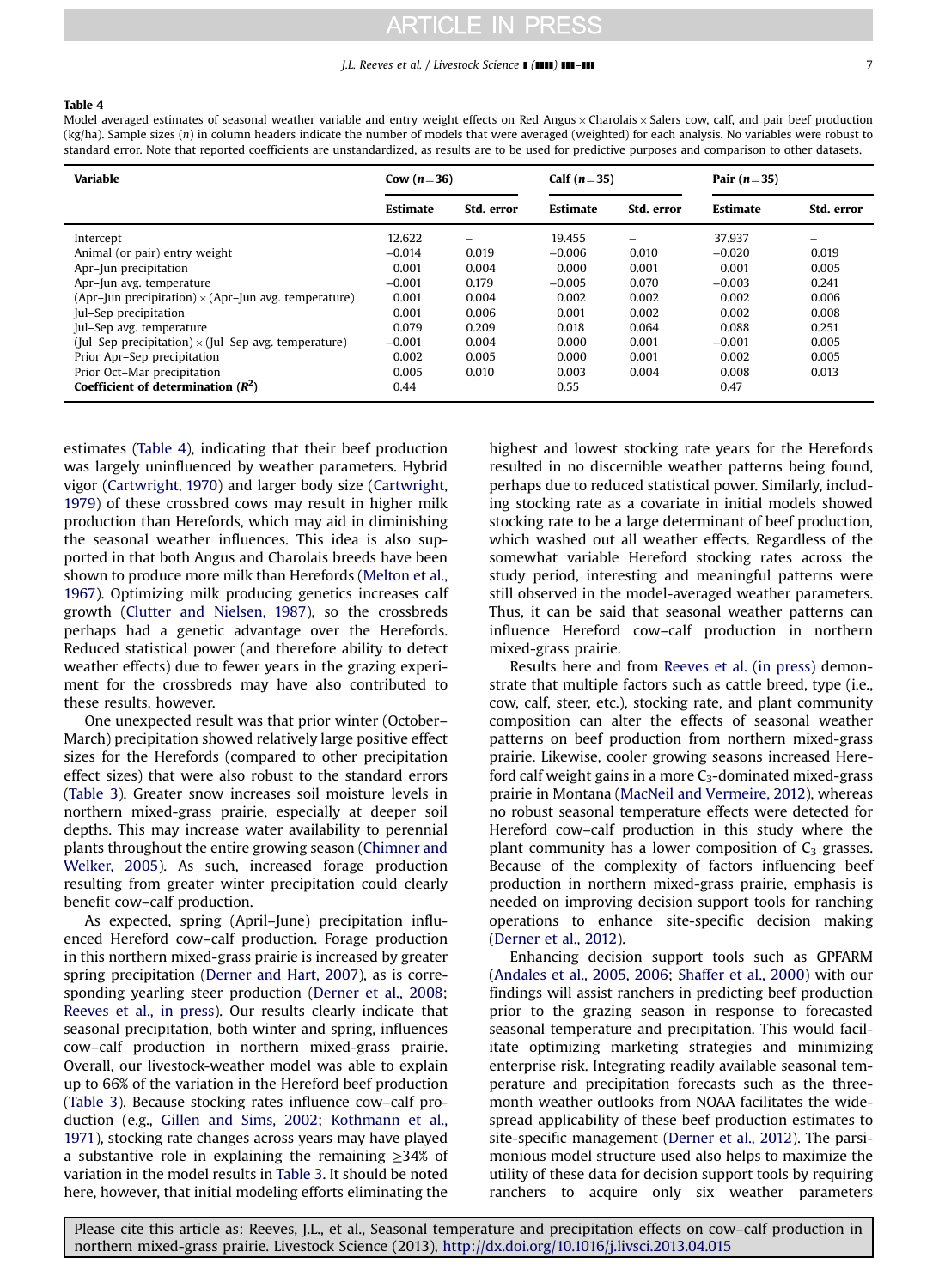<span id="page-7-0"></span>(i.e., seasonal forecasts or actual data for prior growing season and winter precipitation) that are all web-based, free, and easily accessible from NOAA.

### 5. Conclusion

Long-term cow-calf beef production datasets from rangelands are rare, and as such, are quite valuable for determining the influences of seasonal weather patterns on livestock production. We used over 30 yrs of data from Wyoming, USA, to show that Hereford cow–calf pairs are more sensitive to seasonal weather variability than Red Angus  $\times$  Charolais  $\times$  Salers crossbreds. Wet spring conditions, along with wet prior winters, increased Hereford cow, calf, and pair beef production under moderate stocking rates. Building these data into decision support tools (that would ideally be developed in a user-friendly manner for use on personal computers or mobile devices) will assist ranchers in making better informed enterprise-level decisions based upon expected seasonal weather conditions. This will hopefully lead to increased beef production efficiency, which will become increasingly important in coming decades as the human population, and corresponding food demand, grows.

### Conflict of interest

There are no conflicts of interest to report for this manuscript.

#### Acknowledgments

We thank multiple ARS technicians, especially Matt Mortensen, Pam Freeman, and Stanley Clapp, for their assistance in gathering and compiling data for these analyses. Numerous student workers from over the years are thanked as well. We are especially grateful to Richard (Dick) H. Hart for initiating this study, as well as the University of Wyoming and 8A Hay and Cattle Company for providing the study animals.

#### References

- [Ames, D., 1980. Thermal environment affects production efficiency of](http://refhub.elsevier.com/S1871-1413(13)00203-5/sbref1) [livestock. BioScience 30, 457](http://refhub.elsevier.com/S1871-1413(13)00203-5/sbref1)–460.
- [Andales, A.A., Derner, J.D., Bartling, P.N.S., Ahuja, L.R., Dunn, G.H., Hart, R.H.,](http://refhub.elsevier.com/S1871-1413(13)00203-5/sbref2) [Hanson, J.D., 2005. Evaluation of GPFARM for simulation of forage](http://refhub.elsevier.com/S1871-1413(13)00203-5/sbref2) production and cow–[calf weights. Rangeland Ecol. Manage. 58,](http://refhub.elsevier.com/S1871-1413(13)00203-5/sbref2) 247–[255.](http://refhub.elsevier.com/S1871-1413(13)00203-5/sbref2)
- [Andales, A.A., Derner, J.D., Ahuja, L.R., Hart, R.H., 2006. Strategic and](http://refhub.elsevier.com/S1871-1413(13)00203-5/sbref3) [tactical prediction of forage production in northern mixed-grass](http://refhub.elsevier.com/S1871-1413(13)00203-5/sbref3) [prairie. Rangeland Ecol. Manage. 59, 576](http://refhub.elsevier.com/S1871-1413(13)00203-5/sbref3)–584.
- [Anderson, D.R., Burnham, K.P., Thompson, W.L., 2000. Null hypothesis](http://refhub.elsevier.com/S1871-1413(13)00203-5/sbref4) [testing: problems, prevalence, and alternative. J. Wildlife Manage. 64,](http://refhub.elsevier.com/S1871-1413(13)00203-5/sbref4) 912–[923.](http://refhub.elsevier.com/S1871-1413(13)00203-5/sbref4)
- [Anderson, D.R., Burnham, K.P., Gould, W.R., Cherry, S., 2001. Concerns](http://refhub.elsevier.com/S1871-1413(13)00203-5/sbref5) [about finding effects that are actually spurious. Wildlife Soc. Bull. 29,](http://refhub.elsevier.com/S1871-1413(13)00203-5/sbref5) 311–[316.](http://refhub.elsevier.com/S1871-1413(13)00203-5/sbref5)
- [Briske, D.D., Derner, J.D., Milchunas, D.G., Tate, K.W., 2011. An evidence](http://refhub.elsevier.com/S1871-1413(13)00203-5/sbref6)[based assessment of prescribed grazing practices. In: Briske, D.D.](http://refhub.elsevier.com/S1871-1413(13)00203-5/sbref6) [\(Ed.\), Conservation Benefits of Rangeland Practices: Assessment,](http://refhub.elsevier.com/S1871-1413(13)00203-5/sbref6) [Recommendations, and Knowledge Gaps, United States Department](http://refhub.elsevier.com/S1871-1413(13)00203-5/sbref6) [of Agriculture, Natural Resources Conservation Service, pp. 21](http://refhub.elsevier.com/S1871-1413(13)00203-5/sbref6)–74.
- [Burnham, K.P., Anderson, D.R., 2004. Multimodal inference](http://refhub.elsevier.com/S1871-1413(13)00203-5/sbref7)—understand[ing AIC and BIC in model selection. Sociol. Methods Res. 33, 261](http://refhub.elsevier.com/S1871-1413(13)00203-5/sbref7)–304.
- [Cartwright, T.C., 1970. Selection criteria for beef cattle for the future. J.](http://refhub.elsevier.com/S1871-1413(13)00203-5/sbref8) [Anim. Sci. 30, 706](http://refhub.elsevier.com/S1871-1413(13)00203-5/sbref8)–711.
- [Cartwright, T.C., 1979. Size as a component of beef production efficiency:](http://refhub.elsevier.com/S1871-1413(13)00203-5/sbref9) cow–[calf production. J. Anim. Sci. 48, 974](http://refhub.elsevier.com/S1871-1413(13)00203-5/sbref9)–980.
- [Chigaru, P.R.N., Topps, J.H., 1981. The composition of body-weight](http://refhub.elsevier.com/S1871-1413(13)00203-5/sbref10) [changes in underfed lactating beef cows. Anim. Prod. 32, 95](http://refhub.elsevier.com/S1871-1413(13)00203-5/sbref10)–103.
- [Chimner, R.A., Welker, J.M., 2005. Ecosystem respiration responses to](http://refhub.elsevier.com/S1871-1413(13)00203-5/sbref11) [experimental manipulations of winter and summer precipitation in a](http://refhub.elsevier.com/S1871-1413(13)00203-5/sbref11) [mixedgrass prairie, WY, USA. Biogeochemistry 73, 257](http://refhub.elsevier.com/S1871-1413(13)00203-5/sbref11)–270.
- [Clutter, A.C., Nielsen, M.K., 1987. Effect of level of beef cow milk](http://refhub.elsevier.com/S1871-1413(13)00203-5/sbref12) [production on pre-and postweaning calf growth. J. Anim. Sci. 64,](http://refhub.elsevier.com/S1871-1413(13)00203-5/sbref12) 1313–[1322.](http://refhub.elsevier.com/S1871-1413(13)00203-5/sbref12)
- [Corah, L.R., Dunn, T.G., Kaltenbach, C.C., 1975. Influence of prepartum](http://refhub.elsevier.com/S1871-1413(13)00203-5/sbref13) [nutrition on the reproductive performance of beef females and the](http://refhub.elsevier.com/S1871-1413(13)00203-5/sbref13) [performance of their progeny. J. Anim. Sci. 41, 819](http://refhub.elsevier.com/S1871-1413(13)00203-5/sbref13)–824.
- [Davis, K.C., Tess, M.W., Kress, D.D., Doornbos, D.E., Anderson, D.C., 1994.](http://refhub.elsevier.com/S1871-1413(13)00203-5/sbref14) [Life cycle evaluation of five biological types of beef cattle in a cow](http://refhub.elsevier.com/S1871-1413(13)00203-5/sbref14)– [calf range production system: II. Biological and economic perfor](http://refhub.elsevier.com/S1871-1413(13)00203-5/sbref14)[mance. J. Anim. Sci. 72, 2591](http://refhub.elsevier.com/S1871-1413(13)00203-5/sbref14)–2598.
- [Derner, J.D., Hart, R.H., 2007. Grazing-induced modifications to peak](http://refhub.elsevier.com/S1871-1413(13)00203-5/sbref15) [standing crop in northern mixed-grass prairie. Rangeland Ecol.](http://refhub.elsevier.com/S1871-1413(13)00203-5/sbref15) [Manage. 60, 270](http://refhub.elsevier.com/S1871-1413(13)00203-5/sbref15)–276.
- [Derner, J.D., Hart, R.H., Smith, M.A., Waggoner, J.W., 2008. Long-term](http://refhub.elsevier.com/S1871-1413(13)00203-5/sbref16) [cattle gain responses to stocking rate and grazing systems in north](http://refhub.elsevier.com/S1871-1413(13)00203-5/sbref16)[ern mixed-grass prairie. Livest. Sci. 117, 60](http://refhub.elsevier.com/S1871-1413(13)00203-5/sbref16)–69.
- [Derner, J.D., Augustine, D.J., Ascough II, J.C., Ahuja, L.R., 2012. Opportu](http://refhub.elsevier.com/S1871-1413(13)00203-5/sbref17)[nities for increasing utility of models for rangeland management.](http://refhub.elsevier.com/S1871-1413(13)00203-5/sbref17) [Rangeland Ecol. Manage. 65, 623](http://refhub.elsevier.com/S1871-1413(13)00203-5/sbref17)–631.
- [Dochtermann, N.A., Jenkins, S.H., 2011. Developing multiple hypotheses](http://refhub.elsevier.com/S1871-1413(13)00203-5/sbref18) [in behavioral ecology. Behav. Ecol. Sociobiol. 65, 37](http://refhub.elsevier.com/S1871-1413(13)00203-5/sbref18)–45.
- Food and Agriculture Organization of the United Nations (FAO), 2011. The State of the World's Land and Water Resources for Food and Agriculture. Rome, Italy.
- [Gillen, R.J., Sims, P.L., 2002. Stocking rate and cow](http://refhub.elsevier.com/S1871-1413(13)00203-5/sbref19)–calf production in [sagebrush rangeland. J. Range Manage. 55, 542](http://refhub.elsevier.com/S1871-1413(13)00203-5/sbref19)–550.
- [Grings, E.E., Short, R.E., MacNeil, M.D., Haferkamp, M.R., Adams, D.C.,](http://refhub.elsevier.com/S1871-1413(13)00203-5/sbref20) [1996. Efficiency of production in cattle of two growth potentials on](http://refhub.elsevier.com/S1871-1413(13)00203-5/sbref20) [northern Great Plains rangelands during spring](http://refhub.elsevier.com/S1871-1413(13)00203-5/sbref20)–summer grazing. J. [Anim. Sci. 74, 2317](http://refhub.elsevier.com/S1871-1413(13)00203-5/sbref20)–2326.
- [Grings, E.E., Short, R.E., Klement, K.D., Geary, T.W., MacNeil, M.D.,](http://refhub.elsevier.com/S1871-1413(13)00203-5/sbref21) [Haferkamp, M.R, Heitschmidt, R.K., 2005. Calving system and wean](http://refhub.elsevier.com/S1871-1413(13)00203-5/sbref21)[ing age effects on cow and preweaning calf performance in the](http://refhub.elsevier.com/S1871-1413(13)00203-5/sbref21) [Northern Great Plains. J. Anim. Sci. 83, 2671](http://refhub.elsevier.com/S1871-1413(13)00203-5/sbref21)–2683.
- [Hanson, J.D., Baker, B.B., Bourdon, R.M., 1993. Comparison of the effects of](http://refhub.elsevier.com/S1871-1413(13)00203-5/sbref22) [different climate change scenarios on rangeland livestock production.](http://refhub.elsevier.com/S1871-1413(13)00203-5/sbref22) [Agric. Syst. 41, 487](http://refhub.elsevier.com/S1871-1413(13)00203-5/sbref22)–502.
- [Hart, R.H., Waggoner Jr., J.W., Dunn, T.G., Kaltenback, C.C., Adams, L.D.,](http://refhub.elsevier.com/S1871-1413(13)00203-5/sbref23) [1988. Optimal stocking rate for cow](http://refhub.elsevier.com/S1871-1413(13)00203-5/sbref23)–calf enterprises on native range [and complementary improved pastures. J. Range Manage. 41, 435](http://refhub.elsevier.com/S1871-1413(13)00203-5/sbref23)–441.
- [Holechek, J.L., Pieper, R.D., Herbel, C.H., 1998. Range Management:](http://refhub.elsevier.com/S1871-1413(13)00203-5/sbref24) [Principles and Practices, third ed. Prentice-Hall, Upper Saddle River,](http://refhub.elsevier.com/S1871-1413(13)00203-5/sbref24) [New Jersey, USA.](http://refhub.elsevier.com/S1871-1413(13)00203-5/sbref24)
- [Houghton, P.L., Lemenager, R.P., Horstman, L.A., Hendrix, K.S., Moss, G.E.,](http://refhub.elsevier.com/S1871-1413(13)00203-5/sbref25) [1990. Effects of body composition, pre- and postpartum energy level,](http://refhub.elsevier.com/S1871-1413(13)00203-5/sbref25) [and early weaning on reproductive performance of beef cows and](http://refhub.elsevier.com/S1871-1413(13)00203-5/sbref25) [preweaning calf gain. J. Anim. Sci. 68, 1438](http://refhub.elsevier.com/S1871-1413(13)00203-5/sbref25)–1446.
- [Johnson, H.D., 1965. Environmental temperature and lactation \(with](http://refhub.elsevier.com/S1871-1413(13)00203-5/sbref26) [special reference to cattle\). Int. J. Biometeorol. 9, 103](http://refhub.elsevier.com/S1871-1413(13)00203-5/sbref26)–116.
- [Kachergis, E., Derner, J., Roche, L., Tate, K., Lubell, M., Mealor, R., Magagna, J.,](http://refhub.elsevier.com/S1871-1413(13)00203-5/sbref27) [2013. Characterizing Wyoming ranching operations: natural resource](http://refhub.elsevier.com/S1871-1413(13)00203-5/sbref27) [goals, management practices, and information sources. Nat. Resour. 4,](http://refhub.elsevier.com/S1871-1413(13)00203-5/sbref27) 45–[54.](http://refhub.elsevier.com/S1871-1413(13)00203-5/sbref27)
- [Kothmann, M.M., Mathis, G.W., Waldrip, WM.J., 1971. Cow](http://refhub.elsevier.com/S1871-1413(13)00203-5/sbref28)–calf response [to stocking rates and grazing systems on native range. J. Range](http://refhub.elsevier.com/S1871-1413(13)00203-5/sbref28) [Manage. 24, 100](http://refhub.elsevier.com/S1871-1413(13)00203-5/sbref28)–105.
- [MacNeil, M.D., Vermeire, L.T, 2012. Effect of weather patterns on](http://refhub.elsevier.com/S1871-1413(13)00203-5/sbref29) [preweaning growth of beef calves production in the Northern Great](http://refhub.elsevier.com/S1871-1413(13)00203-5/sbref29) [Plains. Agric. Syst. 3, 929](http://refhub.elsevier.com/S1871-1413(13)00203-5/sbref29)–935.
- [Mader, T.L., Frank, K.L., Harrington, J.A., Hahn, G.L., Nienaber, J.A., 2009.](http://refhub.elsevier.com/S1871-1413(13)00203-5/sbref30) [Potential climate change effects on warm-season livestock produc](http://refhub.elsevier.com/S1871-1413(13)00203-5/sbref30)[tion in the Great Plains. Clim. Change 97, 529](http://refhub.elsevier.com/S1871-1413(13)00203-5/sbref30)–541.
- [Manley, W.A., Hart, R.H., Samuel, M.J., Smith, M.A., Waggoner, J.W.,](http://refhub.elsevier.com/S1871-1413(13)00203-5/sbref31) [Manley, J.T., 1997. Vegetation, cattle, and economic responses to](http://refhub.elsevier.com/S1871-1413(13)00203-5/sbref31) [grazing strategies and pressures. J. Range Manage. 50, 638](http://refhub.elsevier.com/S1871-1413(13)00203-5/sbref31)–646.
- [Melton, A.A., Riggs, J.K., Nelson, L.A., Cartwright, T.C., 1967. Milk produc](http://refhub.elsevier.com/S1871-1413(13)00203-5/sbref32)[tion, composition and calf gains of Angus, Charolais, and Hereford](http://refhub.elsevier.com/S1871-1413(13)00203-5/sbref32) [cows. J. Anim. Sci. 26, 804](http://refhub.elsevier.com/S1871-1413(13)00203-5/sbref32)–809.